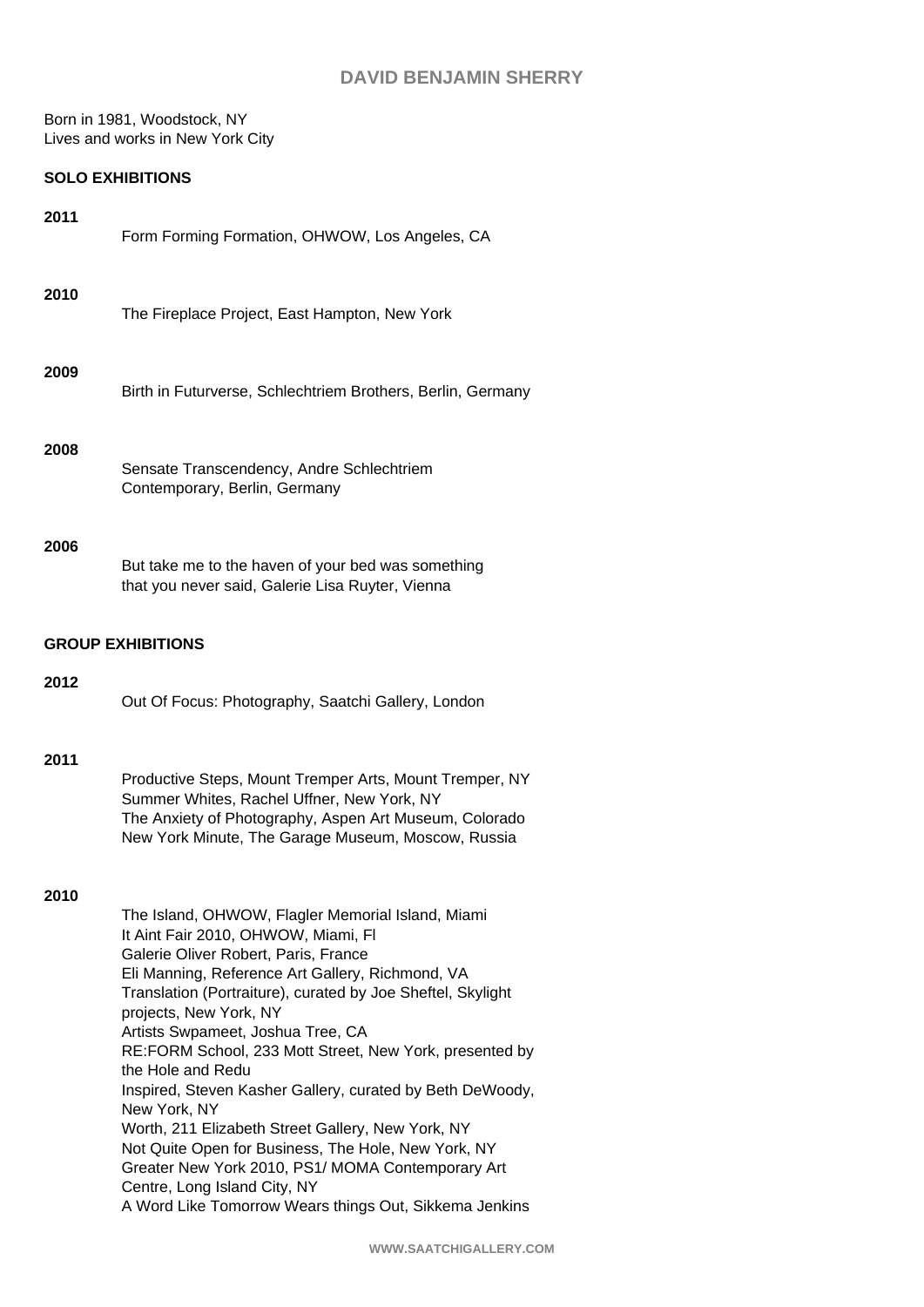## **DAVID BENJAMIN SHERRY**

& Co, New York, NY Philadelphia Photo Art Centre, Philadelphia Objects that Love You Back, 211 Elizabeth Street Gallery, New York, NY Is A Rustling Petticoat Enough To Bring It Down To Earth?Jack Hanley Gallery, New York, NY

### **2009**

OoO, curated by Scott Hug, Andrew Edlin Galery, New York, NY Blind Spot Auction, curated by Liz Mulholland, X Initiative, New York, NY Colette, Paris, France curated by Rodarte It Aint Fair 2009, OHWOW, Miami FL Mine But Not Me, Miami, FL curated by Grear Patterson New York Photography Festival, Brooklyn, NY curated by Jodi Quan A Song For Those In Search Of What They Came With, Bellwether, New York, NY

## **2008**

Photographic Works, Cohan and Leslie, NY Art And Entrepreneurship, Phillips De Pury, London Sonata for Executioner and Various Young Women, Andre Schlechtriem Contemporary, New York, NY I Want a Little Sugar in my Bowl, ASS Gallery New York Love is Cannibal, curated by Becky Smith, Sloan Fine Art, NY The Dulcet Clime of the Bedchamber, curated by Nicholas Weist, Goff +Rosenthal, Berlin, Germany If I told you you were beautiful, would you date me on the regular? Oliver Kamm 5BE Gallery, New York, NY Credit Suisse- Traveling Show- Dubai/New Art and Entrepreneurship, York/Berlin/Moscow/Geneva/Milan/Madrid/London Last night at the Chelsea, Chelsea Hotel Room 103 New York

## **2007**

Fractured in Aspect, Andrew Kreps Gallery, New York NY MFA Thesis exhibition, Green Hall Gallery, New Haven CT Artists Swap Meet for Ooga Booga LA, Joshua Tree, CA Psychic Realities, Lundbeck Austria, Vienna

## **2006**

2nd year MFA exhibition, Green Hall Gallery, New Haven CT A Rabbit as King of Ghosts, Mitchell-Innes & Nash, New York, NY Smoking Mirrors, China Art Objects, Los Angeles, CA Artists Swap Meet for Ooga Booga LA, High Desert Test Sites, Joshua Tree, CA The Vienna Art Fair, Lisa Ruyter, Vienna The Armory Show, Team Gallery, New York NY